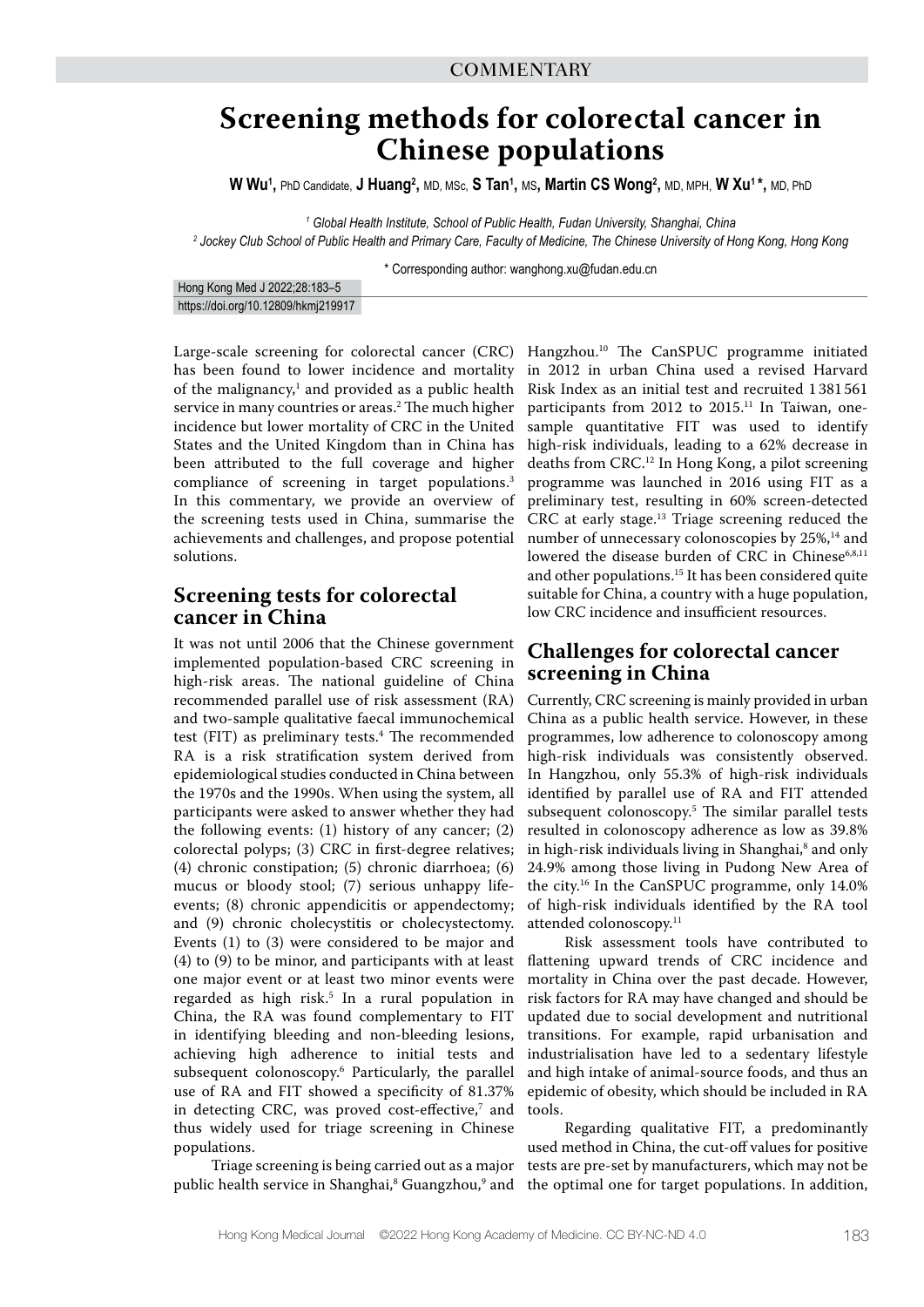two-sample qualitative FIT was recommended in China to improve sensitivity but was observed to lower specificity and colonoscopy adherence. The low specificity of the test,<sup>16</sup> which further decreased by parallel use with RA, has been consistently observed in large-scale screening practices in China. This may have led to distrust of positive results and thus low colonoscopy adherence.5,7,16

## **Potential solutions to the challenges**

Our previous studies suggest the potential and feasibility of improving colonoscopy adherence by optimising initial screening tests.16,17 Several approaches can be followed to achieve the goal.

First, optimising RA system to improve the specificity of initial tests. The currently used RA system in China did not include age, sex, smoking, drinking, body mass index, diet, physical activity, diagnosis of diabetes, use of non-steroidal antiinflammatory drugs or aspirin,<sup>5,8,11</sup> the important risk factors of CRC contained in other scoring systems.18 In the updated national guideline for CRC screening, these factors have been recommended as RA components for Chinese adults.<sup>18</sup> It is also urgent to identify population- and period-specific risk factors for RA to suit the altered aetiologic spectrum of CRC. Once an optimal quantified RA tool is established, it can be used by general practitioners to identify high-risk individuals for colonoscopy or by individuals for self-assessment of CRC risk and thereby adopting healthy lifestyles.

Second, incorporating qualitative FIT results as a predictor in risk scoring systems. In a study in Shanghai, a scoring system incorporating FIT result as a predictor showed better performance than parallel use of FIT and RA, as a result of its higher specificity, less demand for colonoscopy, and a higher detection rate of CRC, albeit a compromised sensitivity.19 Those findings suggest great potential for using FIT and RA jointly in CRC screening.

Moreover, a one-sample qualitative FIT can be used instead of a two-sample test to simplify the screening procedure, and thus improve participation rate and reduce colonoscopy demand.<sup>20</sup> Adopting quantitative FIT may be a better choice to improve the specificity of preliminary tests, because quantitative FIT is superior to qualitative FIT in accuracy and flexibility in choosing cut-off values. However, the much higher financial cost of quantitative FIT greatly restricts its large-scale application in China.

Finally, novel screening tests, such as colon capsule endoscopy, magnetic resonance colonography, or tests for biomarkers in faeces or blood, may further improve colonoscopy adherence or even replace colonoscopy. However, the performance of these novel tests in mass screening

of CRC needs further evaluation; meanwhile, the expensive costs of the tests also limit their widespread usage.<sup>18</sup>

## **Conclusion**

In summary, triage screening strategy, if optimised, remains the best choice for mass screening of CRC in both urban and rural China. A great potential is suggestive to triage high-risk individuals more accurately for colonoscopy by optimising currently used tests and incorporating FIT results in risk scoring systems. Further studies are warranted to develop population-specific scoring systems and provide effective screening methods for diverse populations in China.

#### **Author contributions**

Concept or design: W Xu, MCS Wong. Acquisition of data: W Wu, J Huang, S Tan. Analysis or interpretation of data: All authors. Drafting of the manuscript: W Wu. Critical revision for important intellectual content: All authors.

All authors had full access to the data, contributed to the study, approved the final version for publication, and take responsibility for its accuracy and integrity.

#### **Conflicts of interest**

As editors of the journal, J Huang and MCS Wong were not involved in the peer review process. As adviser of the journal, W Xu was not involved in the peer review process. Other authors have disclosed no conflicts of interest.

#### **Funding/support**

This study was supported by the Health Commission of the Pudong New Area of Shanghai (No. PW2019A-5). The funder had no role in study design, data collection/analysis/ interpretation or manuscript preparation.

#### **References**

- 1. Lin JS, Perdue LA, Henrikson NB, Bean SI, Blasi PR. Screening for colorectal cancer: updated evidence report and systematic review for the US Preventive Services Task Force. JAMA 2021;325:1978-97.
- 2. Benard F, Barkun AN, Martel M, von Renteln D. Systematic review of colorectal cancer screening guidelines for average-risk adults: summarizing the current global recommendations. World J Gastroenterol 2018;24:124-38.
- 3. Qiu H, Cao S, Xu R. Cancer incidence, mortality, and burden in China: a time-trend analysis and comparison with the United States and United Kingdom based on the global epidemiological data released in 2020. Cancer Commun (Lond) 2021;41:1037-48.
- 4. Dong ZW. Guidelines of Cancer Screening, Early Detection and Early Treatment of China [in Chinese]. Peking: Peking University Medical Press; 2005.
- 5. Meng W, Cai SR, Zhou L, Dong Q, Zheng S, Zhang SZ. Performance value of high risk factors in colorectal cancer screening in China. World J Gastroenterol 2009;15:6111-6.